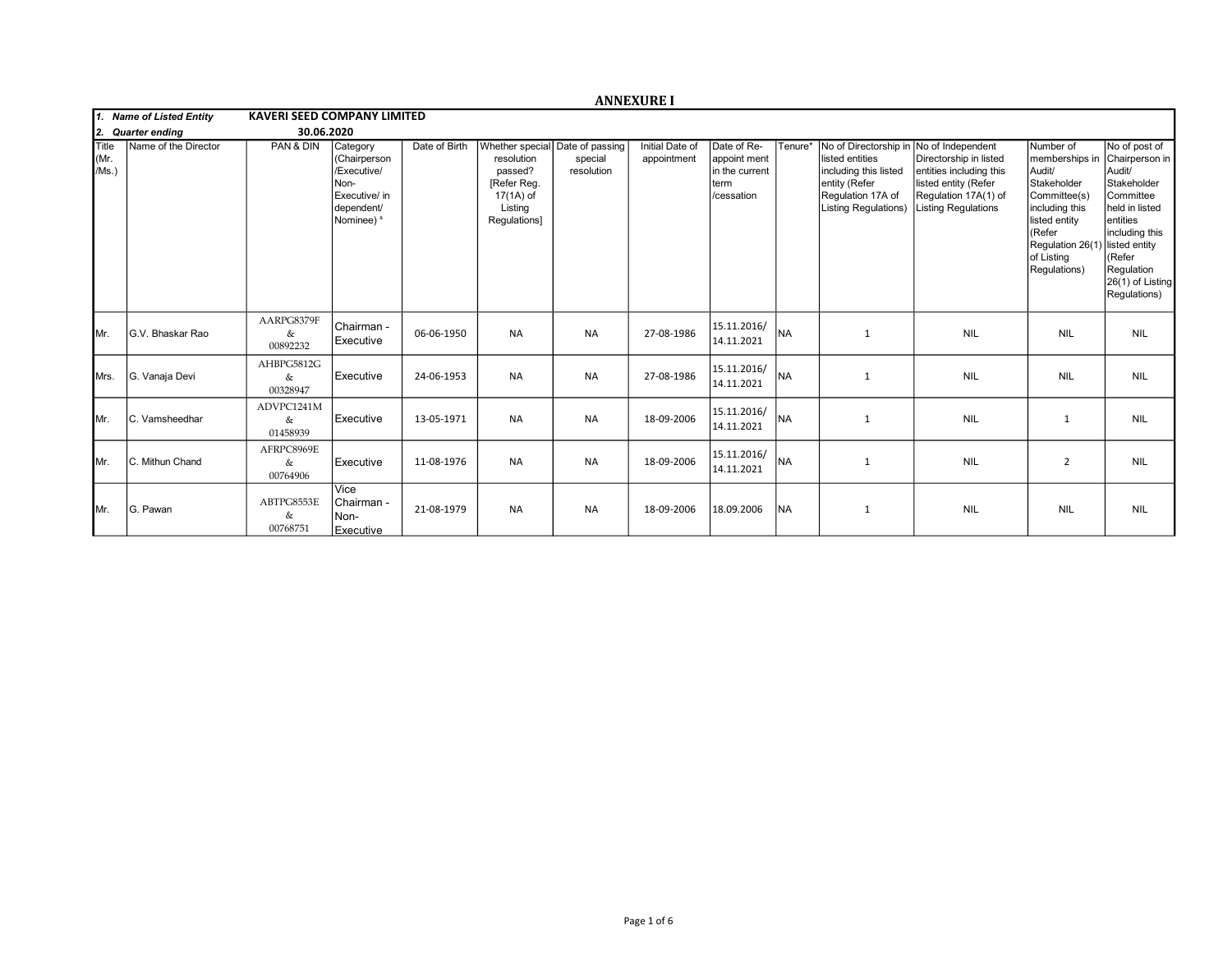| IMr.                                                                                                                                                                                                                                                                                     | S. Raghuvardhan Reddy | AJPPS8649K<br>&<br>01992206 | Non-<br>Executive -<br>Independent | 09-03-1947 | <b>NA</b> | <b>NA</b> | 18-09-2014 | 17.09.2019/1 69<br>7.09.2024 | Months         |  |            |            |
|------------------------------------------------------------------------------------------------------------------------------------------------------------------------------------------------------------------------------------------------------------------------------------------|-----------------------|-----------------------------|------------------------------------|------------|-----------|-----------|------------|------------------------------|----------------|--|------------|------------|
| IMr.                                                                                                                                                                                                                                                                                     | S.M. Ilyas            | AHIPS5691J<br>&<br>03542011 | Non-<br>Executive -<br>Independent | 25-07-1947 | <b>NA</b> | <b>NA</b> | 18-09-2014 | 17.09.2019/1 69<br>7.09.2024 | Months         |  | <b>NIL</b> | <b>NIL</b> |
| IMr.                                                                                                                                                                                                                                                                                     | K. Purushotham        | AGKPK8119J<br>&<br>01540645 | Non-<br>Executive -<br>Independent | 05-07-1946 | <b>NA</b> | <b>NA</b> | 18-09-2014 | 17.09.2019/1 69<br>7.09.2024 | Months         |  |            |            |
| Mrs.                                                                                                                                                                                                                                                                                     | M. Chaya Ratan        | ABJPM6721E<br>&<br>08085687 | Non-<br>Executive -<br>Independent | 26-01-1953 | <b>NA</b> | <b>NA</b> | 24-05-2018 | 24.05.2018/<br>23.05.2023    | l 25<br>Months |  | <b>NIL</b> | <b>NIL</b> |
| IMr.                                                                                                                                                                                                                                                                                     | V. Bhaskar            | ABEPV4108P<br>&<br>03558571 | Non-<br>Executive -<br>Independent | 13-09-1953 | <b>NA</b> | <b>NA</b> | 14-11-2018 | 14.11.2018/<br>13.11.2023    | 19<br>Months   |  |            | <b>NIL</b> |
| Whether Regular Chairperson appointed - YES                                                                                                                                                                                                                                              |                       |                             |                                    |            |           |           |            |                              |                |  |            |            |
| Whether Chairperson is related to managing director or CEO - YES                                                                                                                                                                                                                         |                       |                             |                                    |            |           |           |            |                              |                |  |            |            |
| <sup>5</sup> PAN number of any director would not be displayed on the website of Stock Exchange<br><sup>a</sup> Category of directors means executive/non-executive/independent/Nominee. if a director fits into more than one category write all categories separating them with hyphen |                       |                             |                                    |            |           |           |            |                              |                |  |            |            |

\* to be filled only for Independent Director. Tenure would mean total period from which Independent director is serving on Board of directors of the listed entity in continuity without any cooling off period.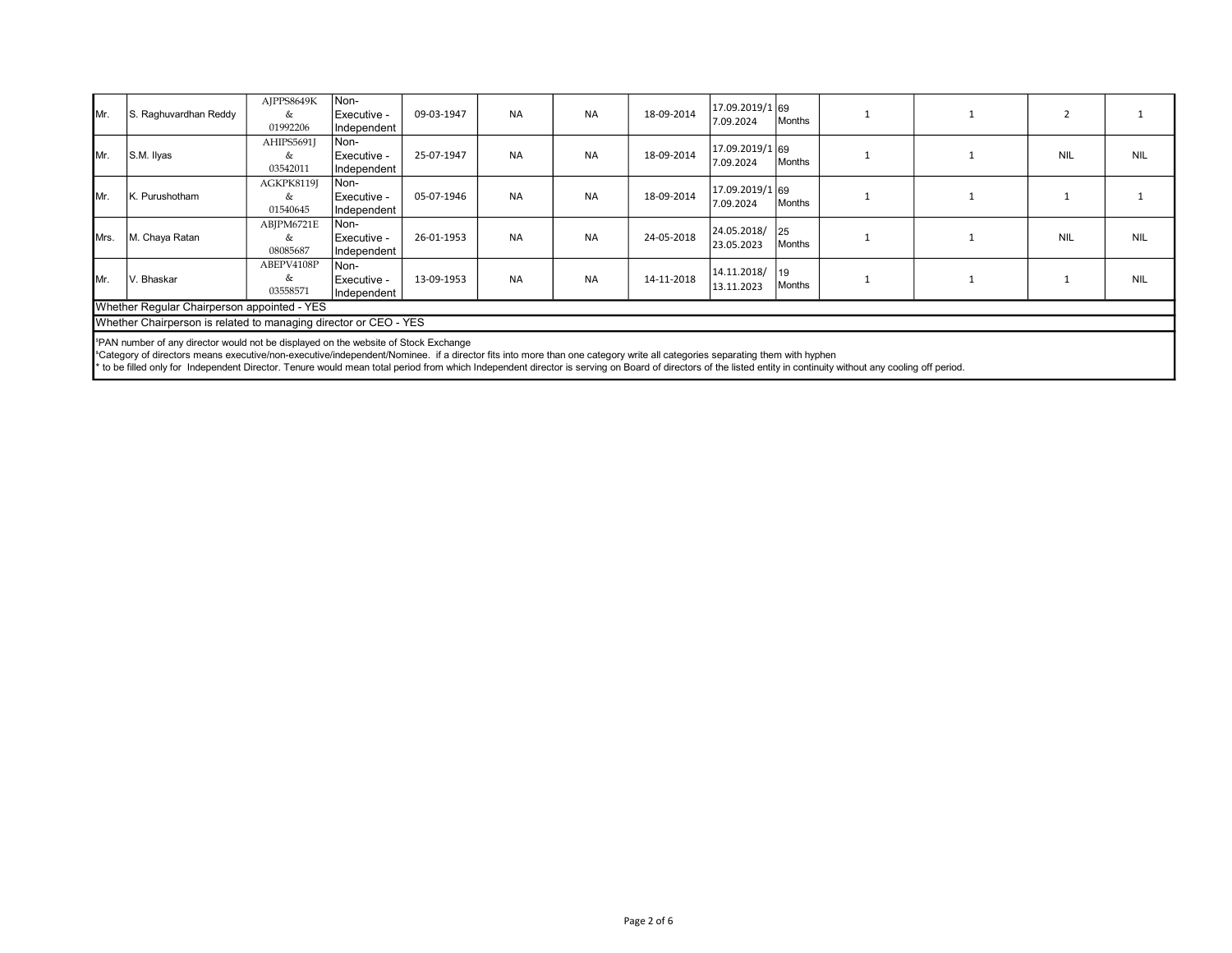| III.<br><b>Composition of Committees</b>                                                                         |  |                                                     |                                                                                                                                                                           |                                                         |                                       |                                                                                                         |                                            |                                                                        |                             |  |
|------------------------------------------------------------------------------------------------------------------|--|-----------------------------------------------------|---------------------------------------------------------------------------------------------------------------------------------------------------------------------------|---------------------------------------------------------|---------------------------------------|---------------------------------------------------------------------------------------------------------|--------------------------------------------|------------------------------------------------------------------------|-----------------------------|--|
| <b>Name of Committee</b>                                                                                         |  | <b>DIN</b>                                          | Whether Regular Chairperson appointed                                                                                                                                     | <b>Name of Committee members</b>                        |                                       | Category<br>(Chairperson/Executive/<br><b>INon-</b><br>Executive/independent/<br>Nominee) <sup>\$</sup> |                                            | Date of Appointment                                                    | Date of<br><b>Cessation</b> |  |
|                                                                                                                  |  | 01540645                                            |                                                                                                                                                                           | Mr. K. Purushotham                                      |                                       | Independent-Chairperson                                                                                 |                                            | 23.05.2013                                                             |                             |  |
|                                                                                                                  |  | 01992206                                            | Yes                                                                                                                                                                       | Mr. S. Raghuvardhan Reddy                               |                                       | Independent                                                                                             |                                            | 24.05.2018                                                             |                             |  |
| 1. Audit Committee                                                                                               |  | 03558571                                            |                                                                                                                                                                           | Mr. V. Bhaskar                                          |                                       | Independent                                                                                             |                                            | 14.11.2018                                                             |                             |  |
|                                                                                                                  |  | 00764906                                            |                                                                                                                                                                           | Mr. C. Mithun Chand                                     |                                       | Executive                                                                                               |                                            | 15.02.2007                                                             |                             |  |
|                                                                                                                  |  | 01540645                                            |                                                                                                                                                                           | Mr. K. Purushotham                                      |                                       | Independent-Chairperson                                                                                 |                                            | 23.05.2013                                                             | ٠                           |  |
| <b>12.</b> Nomination & Remuneration Committee                                                                   |  | 01992206                                            | Yes                                                                                                                                                                       | Mr. S. Raghuvardhan Reddy                               |                                       | Independent                                                                                             |                                            | 14.09.2016                                                             |                             |  |
|                                                                                                                  |  | 08085687                                            |                                                                                                                                                                           | Mrs. M. Chaya Ratan                                     |                                       | Independent                                                                                             |                                            | 24-05-2018                                                             |                             |  |
|                                                                                                                  |  | 01992206                                            |                                                                                                                                                                           | Mr. S. Raghuvardhan Reddy                               |                                       |                                                                                                         | Independent-Chairperson                    | 14.02.2019                                                             |                             |  |
| 3. Risk Management Committee                                                                                     |  | 01458939                                            | Yes                                                                                                                                                                       | Mr. C. Vamsheedhar                                      |                                       | Executive                                                                                               |                                            | 14.02.2019                                                             |                             |  |
|                                                                                                                  |  | 00764906                                            |                                                                                                                                                                           | Mr. C.Mithunchand                                       | Executive                             |                                                                                                         |                                            | 14.02.2019                                                             | $\overline{a}$              |  |
|                                                                                                                  |  | 01992206                                            |                                                                                                                                                                           | Mr. S. Raghuvardhan Reddy                               |                                       | Independent-Chairperson                                                                                 |                                            | 14.11.2018                                                             |                             |  |
| 4. Stakeholders Relationship Committee'                                                                          |  | 01458939                                            | Yes                                                                                                                                                                       | Mr. C. Vamsheedhar                                      |                                       | Executive                                                                                               |                                            | 15.02.2007                                                             |                             |  |
|                                                                                                                  |  |                                                     |                                                                                                                                                                           | Mr. C. Mithun Chand                                     |                                       | Executive                                                                                               |                                            | 15.02.2007                                                             |                             |  |
|                                                                                                                  |  | 00892232                                            |                                                                                                                                                                           | Mr. G.V. Bhaskar Rao                                    |                                       |                                                                                                         | Independent-Chairperson                    | 13.08.2014                                                             |                             |  |
| 5. Corporate Social Responsibility Committee'                                                                    |  | 00328947                                            | Yes                                                                                                                                                                       | Mrs. G. Vanaja Devi                                     |                                       | Executive                                                                                               |                                            | 13.08.2014                                                             | $\overline{\phantom{a}}$    |  |
|                                                                                                                  |  | 01992206                                            |                                                                                                                                                                           | Mr. S. Raghuvardhan Reddy                               |                                       | Executive                                                                                               |                                            | 14.11.2018                                                             |                             |  |
|                                                                                                                  |  |                                                     | *Category of directors means executive/non-executive/independent/Nominee. If a director fits into more than one category write all categories separating them with hyphen |                                                         |                                       |                                                                                                         |                                            |                                                                        |                             |  |
| <b>Meeting of Board of Directors</b><br>IIII.                                                                    |  |                                                     |                                                                                                                                                                           |                                                         |                                       |                                                                                                         |                                            |                                                                        |                             |  |
| Date(s) of Meeting (if any) in the previous quarter                                                              |  | Date(s) of Meeting (if any) in the relevant quarter |                                                                                                                                                                           | Whether<br>requirement of<br>Quorum met*                | <b>Number of Directors</b><br>Present | Number of<br>Independent<br><b>Directors Present</b>                                                    |                                            | Maximum gap between any two consecutive (in number of<br>days)         |                             |  |
| 05.02.2020                                                                                                       |  |                                                     | 30.05.2020                                                                                                                                                                | Yes                                                     | 8                                     |                                                                                                         | 5                                          | 114                                                                    |                             |  |
| to be filled in only for the current quarter meetings                                                            |  |                                                     |                                                                                                                                                                           |                                                         |                                       |                                                                                                         |                                            |                                                                        |                             |  |
| lıv.<br><b>Meeting of Committees</b>                                                                             |  |                                                     |                                                                                                                                                                           |                                                         |                                       |                                                                                                         |                                            |                                                                        |                             |  |
| Date(s) of meeting of the<br>Whether requirement of Quorum<br>committee in the relevant quarter<br>met (details) |  | <b>Number of Directors Present</b>                  |                                                                                                                                                                           | Number of<br>Independent<br><b>Directors</b><br>Present |                                       | previous quarter                                                                                        | Date(s) of meeting of the committee in the | Maximum gap between any two consecutive meetings in<br>number of days* |                             |  |
| Yes<br>Audit Committee: 30.05.2020                                                                               |  |                                                     | 4                                                                                                                                                                         |                                                         | Audit Committee: 05.02.2020           |                                                                                                         | 114                                        |                                                                        |                             |  |

\* This information has to be mandatorily be given for audit committee, for rest of the committees giving this information is optional